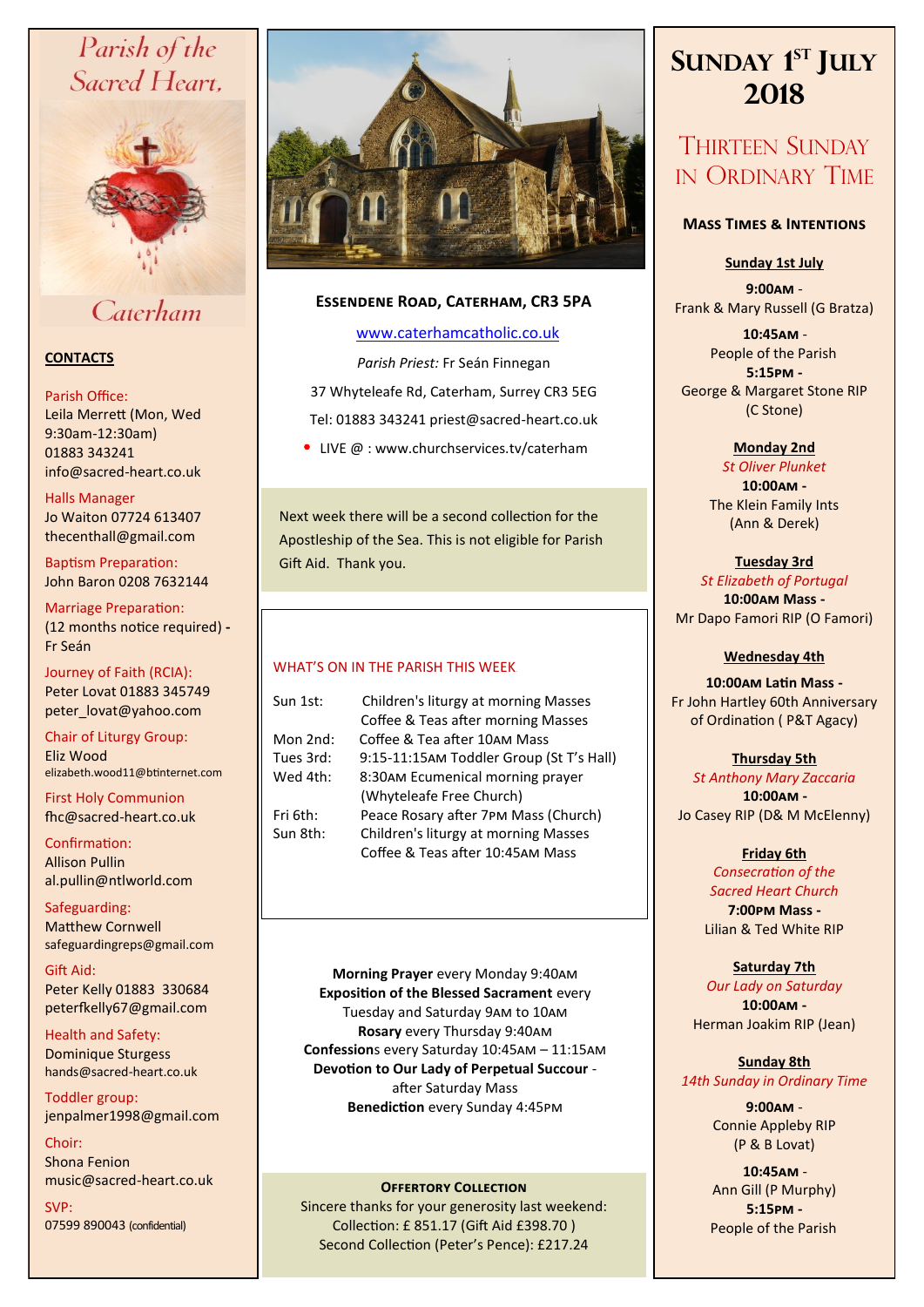#### **P A R I S H**

# **S C H O O L O P E N D A Y S**

# **St Philomena's Catholic High School for Girls** Pound Street, Carshalton, SM5

3PS www.stphils.org.uk

*Open evening Tuesday 3rd July 3:30pm to 8pm*

## **St Bede's School**

Carlton Road, Redhill, RH1 2LQ www.st-bedes.surrey.sch.uk *Thursday 5th July, 5:30pm – 9:00pm*

## **Oakwood School and Nursery**

Independent Education with a Catholic Ethos for Girls and Boys aged 3 to 11 59 Godstone Road Purley Surrey CR8 2AN Tel: 020 8668 8080 www.oakwoodschool.org.uk enquies@oakwoodschool.org.uk *Saturday 6 October from 10am –*

*1pm*

## **Oliver House School**

Independent Education with a Catholic Ethos for Girls and Boys aged 3 to 11

7-11 Nightingale Lane Clapham South London SW4 9AH Tel:020 8772 1911

## www.oliverhouse.org.uk enquiries@oliverhouse.org.uk *Saturday 6 October from 10am –*

*1pm* 

## **The Cedars School**

Independent Education with a Catholic Ethos for boys aged 11 to 18

Coombe Road Lloyd Park Croydon CR0 5RD Tel: 020 8185 7770

www.thecedarsschool.org.uk enquiries@thecedarsschool.org.uk *Saturday 29 September 2018 10am-12pm* 

## **The Laurels School**

Independent Education with a Catholic Ethos for Girls aged 11 to 18

126 Atkins Road London SW12 0AN Tel: 020 8674 7229 www.thelaurelsschool.org.uk enquiries@thelaurelsschool.org.uk *Wednesday 19 September 10am-12pm Saturday 13 October 10am-1pm*

### Your Faith is important!

As with all other important aspects of life, it needs exploring and nurturing. "Journey of Faith" is not just for people who would like to become Catholic, but is for anyone who would like to explore and deepen their faith. Join us in September for the beginning of an interesting, enjoyable and maybe

challenging time!

Madaba schools must be the envy of every pupil and teacher in the Sacred Heart parish. They have already finished this academic year and begun a 3 month summer break.

Few of the families will be able to afford a holiday.

#### **M A D A B A L I N K**

The church organises a summer school for primary children for a month in the summer. Jordanian and refugee children are welcome. Games, sports, drama, visits and other activities are arranged. University students and scouts

help to run these activities.

Funds raised by The Sacred Heart parish will be contributed to help provide for the children whose parents are unable to afford the cost of the summer school. Mike Wood.

### **F I R S T H O L Y C O M M U N I O N S 2 0 1 9**

Parents of children currently in academic year 2 or older are invited to register their interest for the reception of First Holy Communion in 2019 by Friday 20th July. Please email FHC@sacred-heart.co.uk

Full information about the programme will be emailed out to those who have registered an interest towards the end of July.

 You have probably heard that we will be trialling changes to the Communion programme in 2019. What this means is that candidates will be expected to attend Mass weekly from September 2018, and they should remain in church throughout the Mass, no longer going to children's liturgy.

 The Communion preparation sessions for the candidates will begin later than in previous years to give the children a chance to mature that little bit more; so we will begin shortly after Easter 2019; there will be fewer but longer (2 hour) classes for all candidates together on a Saturday – all dates will be confirmed when firmly decided, and they will be spaced out so that the children need not give up regular Saturday activities entirely.

 The First Communion celebrations themselves will take place towards the end of September when the children start year 4. We will announce the dates before long, but allocation of places in ceremonies will not be made until after the course itself has started.

 We would like to involve parents also in taking turns registering Mass attendance and potentially also helping with the children during preparation sessions.

 Before registering your interest please do consider whether you can fully commit to the programme for the year – Sunday Mass attendance is a vital part of our faith, and the extent to which it is committed to from September may impact on whether or not children can progress on to the preparation sessions.

### **C A T E R H A M O V E R S E A S A I D T R U S T ( C O A T )**

Surrey Harmony Concert with the award winning Women's Barbershop Chorus! Saturday 7th

July 2018 at St John's Church Caterham Valley. 7:30pm start. Tickets £12 (includes interval refreshments) available from:

Margaret Deards: 01883 380104 or Ann Walker: 01883 380104. Parking available in Croudance Car Park

## **P A R I S H P I L G R I M A G E T O O U R L A D Y O F C O N S O L A T I O N**

West Grinstead on 8th August this will be a family day beginning with Mass followed by a picnic and activities for the children. This is a lovely place with a garden and important Catholic history. To keep the cost down we would like to travel by car. If you have any ideas or can offer to help with the children's activities please contact Eliz Wood on elizabeth.wood11@btinternet.com. Please save the date.

## **T A B L E C L O T H S**

To the kind parishioner(s) who took tablecloths to launder after the Madaba lunch, please could they be returned as they are needed for a function. One tablecloth was returned but is not one of the Parish's tablecloths, please could the person who returned it contact Jo to arrange for a swap. Many thanks for your help it has been much appreciated.

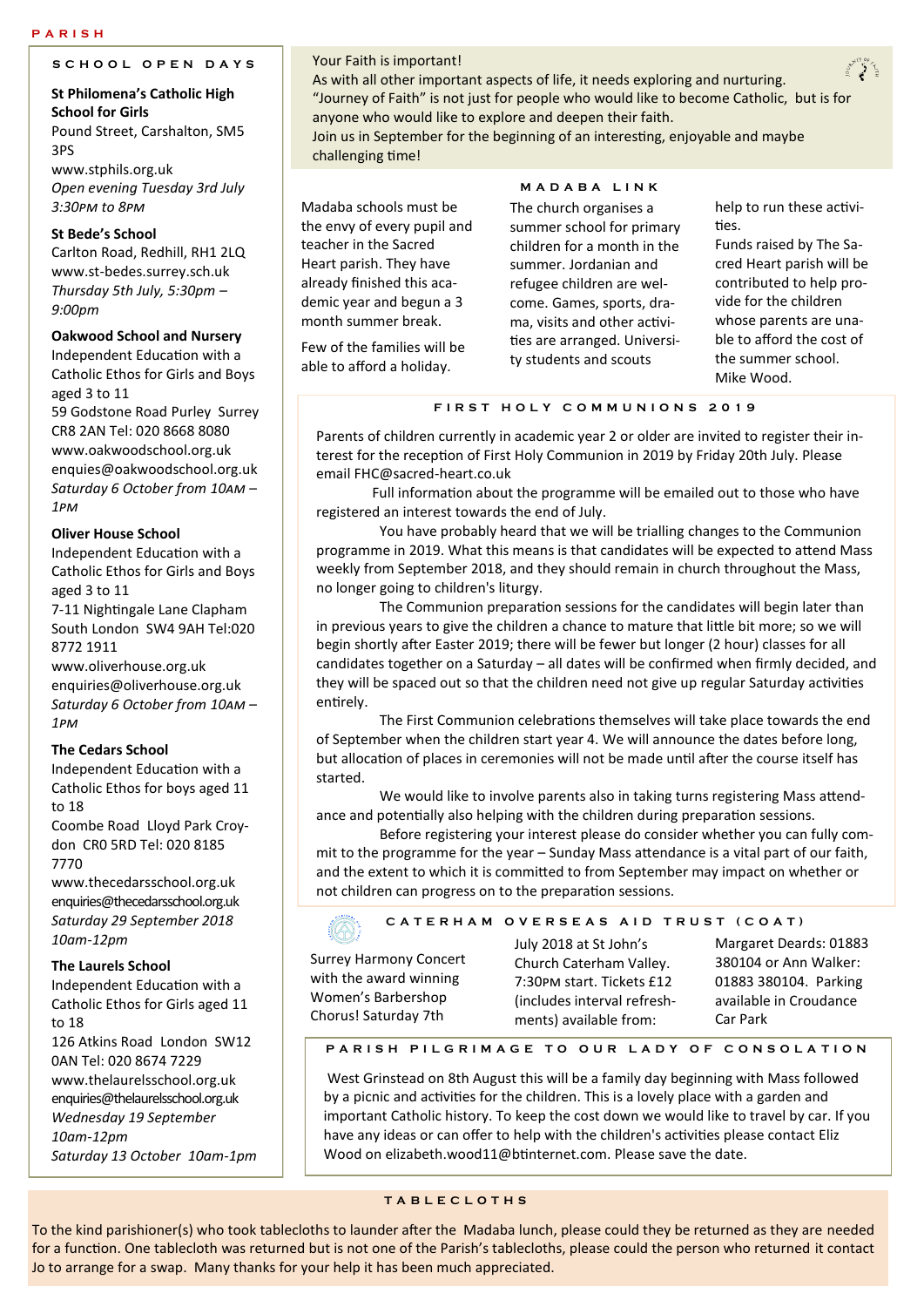We have a Parish Taxi Drivers Rota Scheme that brings people with mobility problems to Sunday Mass. We

are looking for more volunteers to bring people to the 9.00am Sunday Mass, including a Parishioner who is looking for a

lift from Bletchingley. Would anyone able to commit themselves to this service, on say a monthly basis,

please contact John Baron on 0208 763 2144 or johndavidbaron@gmail.com.

#### **T H E J U S T I C E A N D P E A C E G R O U P**

Please come to pray together the Peace Rosary on Friday 6th July. All are welcome on the first Friday each month after the 7pm Mass. Thank you.

#### **M E S S A G E T O R E A D E R S**

It will not escape your attention that we have reversed the lectern and chair on the sanctuary. The purpose is so that readers who find steps difficult will be able to use the little doorway from the Sacred Heart chapel which has things to hang on to. For

the same reason, I would like to try changing the method of readers approaching the altar to read. For a period of experiment, would readers please not come up together, but only for the reading they are doing, leaving directly afterwards. This also should avoid awkward hanging around while the psalm is sung at the 10.45 Mass. To sum up: would the first reader please approach the lectern at the end of the collect (opening prayer), do the reading and (if said not sung), the psalm, then go back to his or her place.

Meanwhile the second reader can approach towards the end of the psalm and be ready to take over, leaving once the Alleluia verse has been said. This means that the reader can take as long as he or she likes to get to the lectern.

## **S A C R E D H E A R T T O D D L E R G R O U P**

Toddler group is back to the St Thomas Hall. On Tuesday 10th July the toddler group will be going on their annual visit to Godstone farm. Places for this are now fully booked but please email 'jenpalmer1998@gmail.com' if you have any questions.

#### **O F I N T E R E S T . . .**

#### ST LAWRENCE ANCIENT CHURCH

A Trad Jazz Evening with Dave Hewitt's Jazz band. In aid of funding towards the upkeep of this ancient church Saturday 21st July 2018. 7.30 - 10.00 pm. Tickets £15 to include a glass of wine. For tickets: 01883 341534.

#### **S E A S U N D A Y - 8 T H J U L Y**

Sea Sunday is when we have the opportunity to remember and pray for seafarers, their families and all who support them. On Sea Sunday Catholic Churches

around the UK take up a second collection with all funds raised going to the Apostleship of the Sea to support our work. It is a day

of remembrance, prayer and celebration, and an opportunity to think about and thank those seafarers who work tirelessly throughout

the year bringing us goods we often take for granted. For information and resources see Apostleship of the Sea website www.apostleshipofthesea.org.uk /about-sea-sunday

# **J O H N F I S H E R S C H O O L S U M M E R C O N C E R T**

We would like to invite you to the John Fisher School Summer Concert in the school hall on Wednesday 4th July at 7pm.

As well as Choral Highlights from Disney's 'Aladdin' and other songs, there will be performances from three soloists from Year 11, our string ensembles, guitar club, wind band, orchestras and percussion ensembles.

We hope that you can join us for an enjoyable summer's evening of music.

#### DAY OF REPARATION AND CONSECRATION, WEST GRINSTEAD

God willing, we are expecting a day of Reparation and Consecration on July 21st at Our Lady of Consolation, West Grinstead, commencing with Holy Mass at 12.00 noon. For further details please contact: Linda C-Dominguez on 01273 463463 or email Jayne Lock at jaynejock1@gmail.com

#### **M O N A S T I C E X P E R I E N C E W E E K E N D**

The Benedictine monks of Pluscarden Abbey offer a special opportunity to see at first-hand what monas-

tic life is about, during the weekend Friday 3rd to Monday 6th August 2018. The invitation is extended

to single young men, Catholics who practise their faith, aged 18-35. There will be no charge for the weekend.

Anyone interested in taking part is invited to contact Fr Benedict Hardy OSB: Novicemaster @pluscardenabbey.org

#### **A L T A R S E R V E R S R O M E P I L G R I M A G E**

At the invitation of the Holy Father, the Archconfraternity of St Stephen (Guild of Altar Servers) is organising a five-day trip to Rome in July, 2018. For more information and to book go to www.paxtravel.co.uk/guild-of-st-stephen.